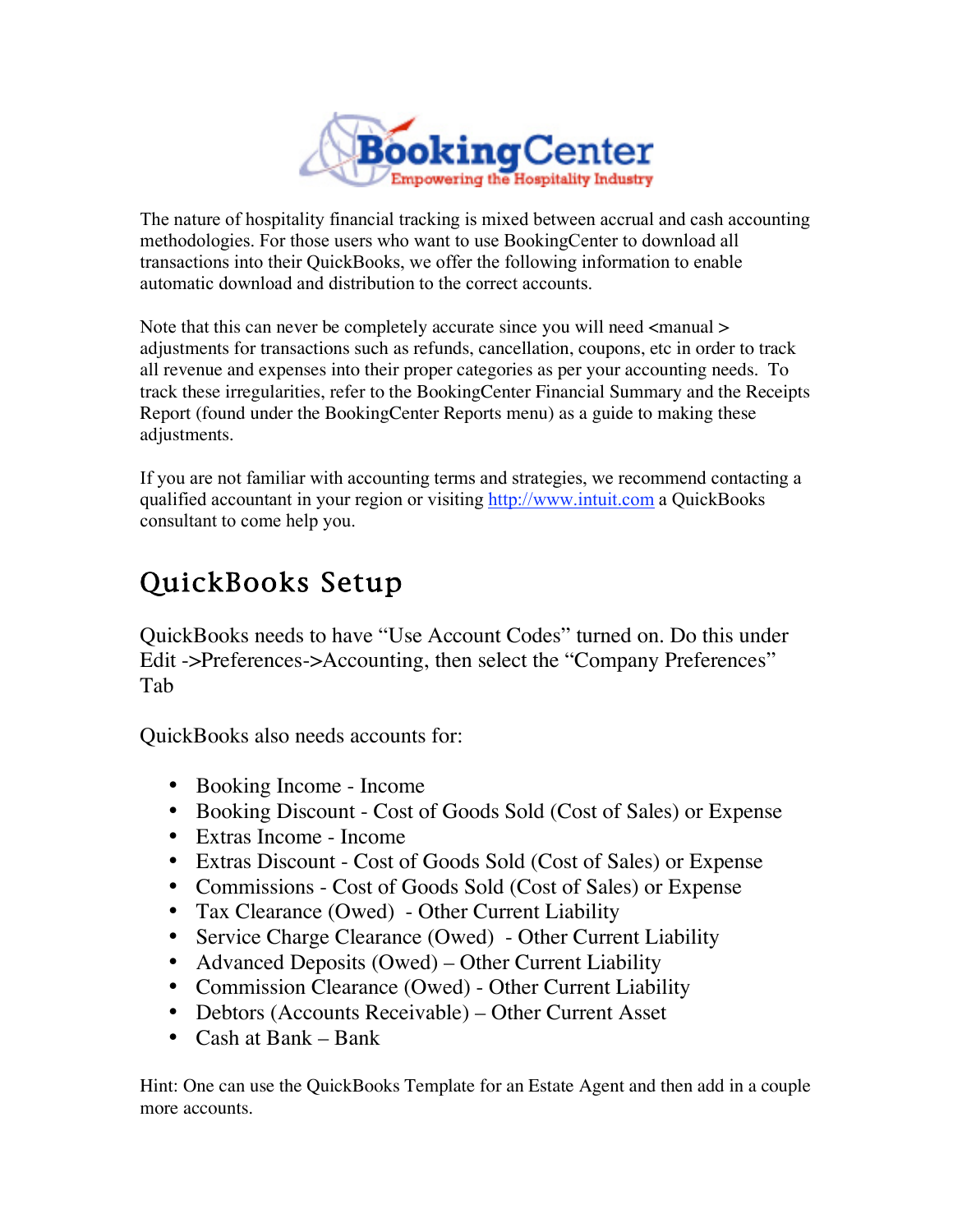These corresponding account codes are then entered in to the Tax  $\&$ Accounting screen. See example screens below for doing this.

#### **Setting up BookingCenter to export into QuickBooks**

- 1. Launch BookingCenter.
- 2. Go under BookingCenter | Parameters | Accounting and Tax.
- 3. Under Accounting and Tax Configuration, click Edit and then select the radio button called 'QuickBooks'.

| <b>Accounting and Tax Configuration</b> |                                                             |                                                                                                                                                                                    |
|-----------------------------------------|-------------------------------------------------------------|------------------------------------------------------------------------------------------------------------------------------------------------------------------------------------|
| <b>General Ledger Account Codes</b>     |                                                             | ൗ<br>∩ мүов<br>Apply state tax                                                                                                                                                     |
| <b>Booking Income Bookings</b>          |                                                             | $\overline{\mathbf{X}}$ Apply TOT<br><b>O</b> QuickBooks                                                                                                                           |
| <b>Booking Discount Discounts</b>       |                                                             | Use Cash Based Accounting                                                                                                                                                          |
| Extras Income Extras                    |                                                             | Agent Commission on state tax                                                                                                                                                      |
| Extras Discount Extras Discount         |                                                             | Agent Commission on TOT                                                                                                                                                            |
| <b>Commissions</b> Commissions          |                                                             | state tax on Cancellation Fees<br>TOT on Cancellation Fees                                                                                                                         |
| state tax Clearance Taxes               |                                                             |                                                                                                                                                                                    |
| TOT Clear Bed Tax                       |                                                             | state tax Rate 10.00<br>☜                                                                                                                                                          |
|                                         | <b>Commission Clear</b> Commissions Clearance               | TOT Rate 3.00<br>Edit                                                                                                                                                              |
| Advance Deposits Advanced Deposits      |                                                             | Currency Code USD                                                                                                                                                                  |
| <b>Debtors</b> Debtors                  |                                                             | Ĥ<br>Currency Symbol \$                                                                                                                                                            |
| Cash at Bank CASH                       |                                                             | export<br>Independent state tax and TOT                                                                                                                                            |
| <b>Next Batch Number 10</b>             |                                                             | John<br>state tax on top of TOT<br>O<br>Do Q<br>$\bigcirc$ TOT on top of state tax<br>Set Folder<br>$\Box$ Prices include state tax<br>$\overline{\phantom{a}}$ Prices Include TOT |
|                                         |                                                             | Accommodation Cost includes per-person per-night Breakfast charges                                                                                                                 |
| <b>Save files to</b>                    |                                                             |                                                                                                                                                                                    |
|                                         | Dancind:Users:jefftweddale:Desktop:Demo BC PMS:Tax Exports: |                                                                                                                                                                                    |

- 4. Select the 'Set Folder' button to choose a destination for the export of the file. Ex. Create a new folder called 'QuickBooks Exports' on your desktop.
- 5. Click on the Export button to export your file to the folder you set as above – this is where ALL exports will be kept.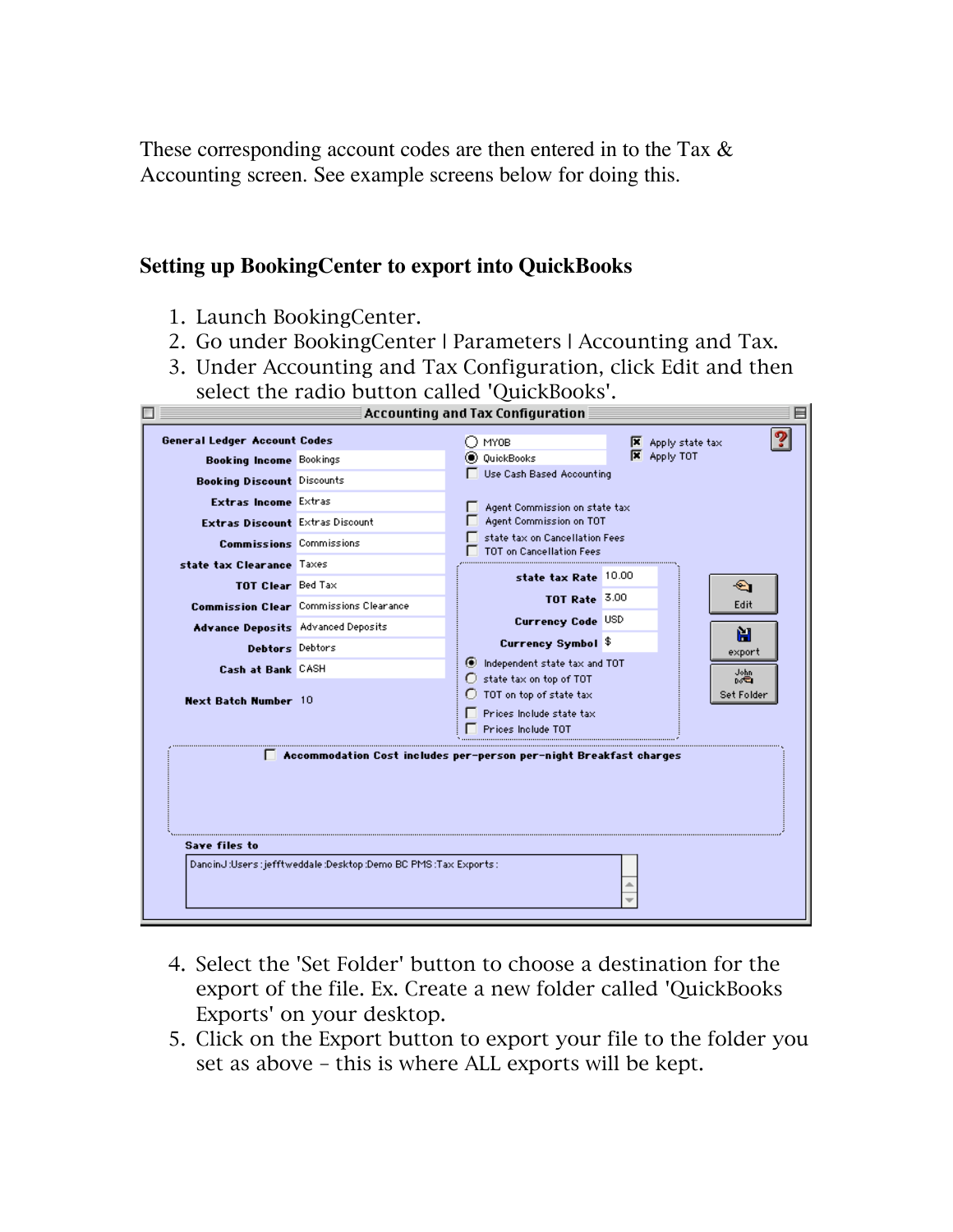6. You will see the 'Last Export' date to be assured that you are up-to-date with your assumptions. Each time BookingCenter exports a file, it names the exported file using the current date, to make searching for backed up export files easier. We recommend saving all export files, so that you can view each Batch record in case you need to detailed explanation about a batch.

| <b>Export Accounting</b>                              |  |  |  |
|-------------------------------------------------------|--|--|--|
| Tue May 6th 2003<br><b>Last Export</b>                |  |  |  |
| leave empty for a<br><b>Export Batch</b><br>new batch |  |  |  |
| Cancel<br>0K                                          |  |  |  |

7. The first time an export is made, the Batch number must be entered. This is the number that will accompany each transaction that goes into your G/L so that you can identify an individual or group of transactions if necessary. No transaction can ever have more than one batch number, and once a batch number has been assigned (which happens automatically when an export of transactions occurs), it can't be edited. You can re-export a Batch in case you need to recreate a file for exporting. Simply fill in the Batch number in the field provided and that Batch will re-export.

Once you properly export your tax and accounting file from BookingCenter, you are then ready to import the file into QuickBooks.

#### **Setting up QuickBooks to import the BookingCenter tax and accounting file.**

You must already have set up your accounts in QuickBooks. Please refer to your QuickBooks documentation and the description above for details on doing this.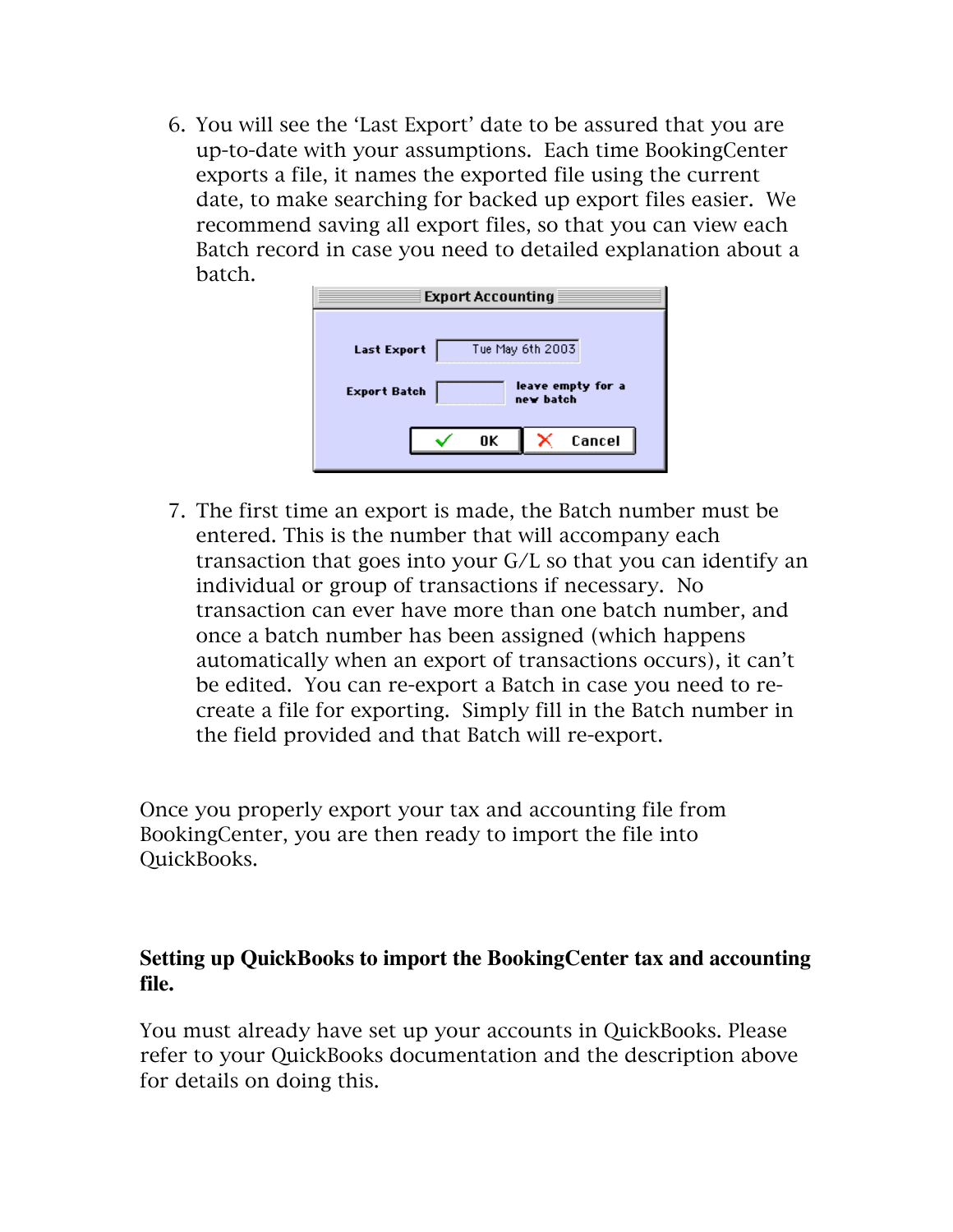1. Launch QuickBooks.

2. Go under File | Import

3. Select the IIF file called the name of the date range you exported such as ' TR200105010000.IIF ' which should be in the folder you just set up. Ex. 'QuickBooks Exports'

4. You should see a progress bar briefly, and then a message saying 'Your data has been imported.'

You are now ready to use Quickbooks with your new financial data

Understanding tax and accounting transactions in BookingCenter With a clear understanding of the way BookingCenter works with financial transactions, managing your G/L can be easy and automated. The following situation answer commonly asked questions about BookingCenter and Tax and Accounting integration.

### **Cash-based and Accrual-based Accounting**

If you are using a Cash-based method of accounting, BookingCenter will simply post transactions as they occur, allowing all Booking, Tax, and Extra income to post to their respective accounts immediately as the transactions are made. If you are using 'accrual method' (most common in hospitality businesses), BookingCenter uses a traditional method of posting all Booking, Tax, and Extra transactions to Advanced Deposits and Debtors until the Booking or Extra is complete, then it debits from these categories and posts to the Income accounts.

#### **Individual Bookings**

Q: I make a booking and create a booking with a balance due. What happens?

A: Nothing. There has been no financial transaction, so BookingCenter will export nothing.

Q: I make a booking and issue a Receipt against a booking in the future. What happens?

At the next 'Batch Export' to your G/L, BookingCenter credits Advanced Deposits the amount of the Receipt and debit Bank.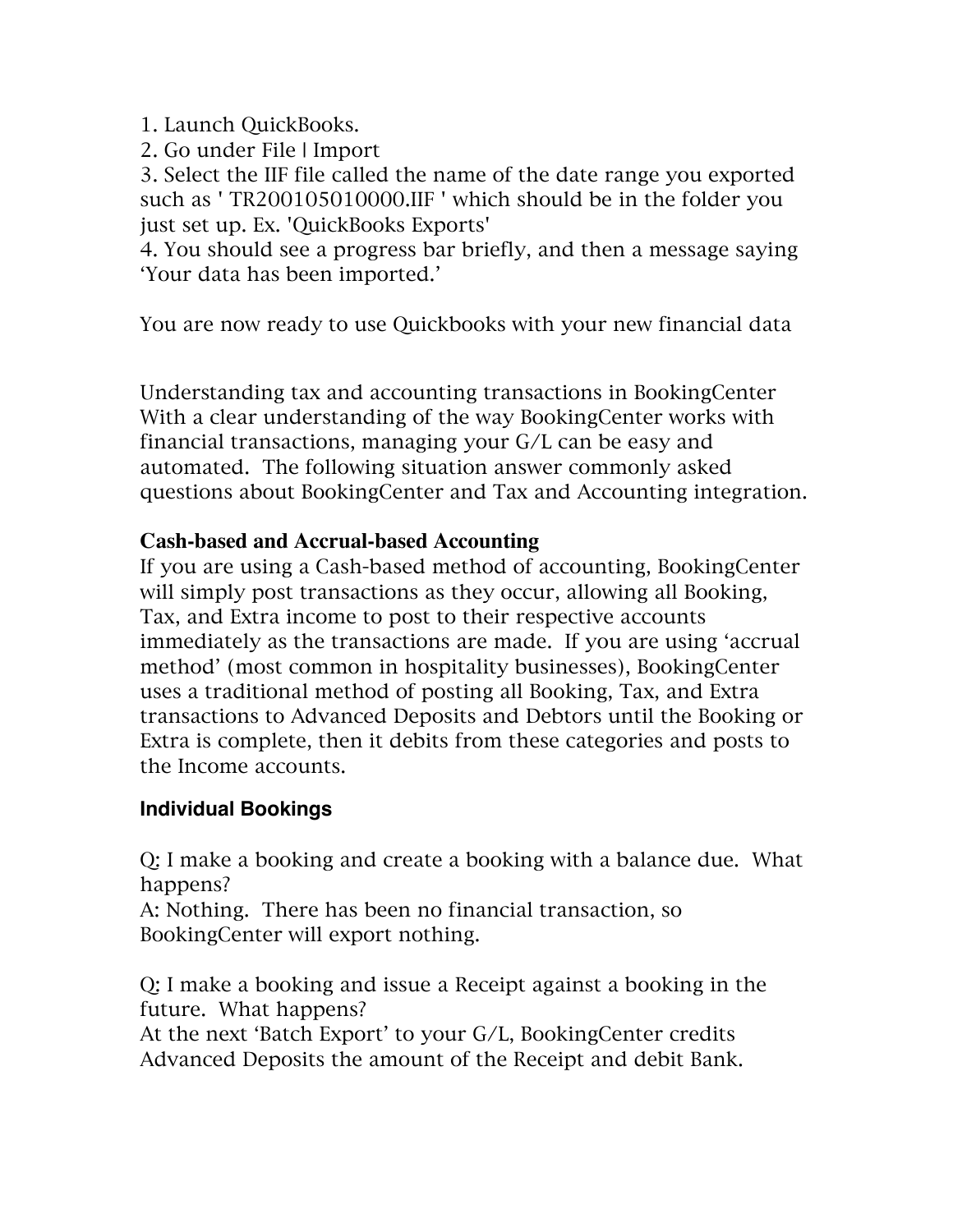Q: I check in a booking and issue a Receipt against the booking that is now ACTIVE. What happens?

A: At the next 'Batch Export' to your G/L, BookingCenter credits Booking Income the amount of the Receipt and debits Bank.

Q: I checkout a booking but do NOT complete the booking. What happens?

A: Nothing. There has been no financial transaction, so BookingCenter will export nothing.

Q: I checkout a booking that had two prior receipts issued, issue a third as the remaining Balance Due, and COMPLETE the booking. What happens?

A: At the next 'Batch Export' to your G/L, BookingCenter credits Booking Income and debits Bank with the amount of the Receipt and debits Advanced Deposits and Credits Booking Income for the 2 previous receipts.

## **Group Bookings**

Q: I issue a Receipt against a Group Booking in the future and take a Receipt. What happens?

A: Nothing. There has been no financial transaction, so BookingCenter will export nothing.

Q: I issue a single Receipt against a Group Booking, check the Group Booking out (individually or as a group) and complete the Group Booking. What happens?

A: At the next 'Batch Export' to your G/L, BookingCenter credits Booking Income the amount of the Receipts and debits Debtors.

## **Selling Extras**

Extras are Inventory Items that are sold directly through the BookingCenter Point of Sale or as attached to a Booking/Group Booking.

Q: I sell an Extra(s) to a CASH GUEST that is not attached to a Booking and issue a Receipt. What happens?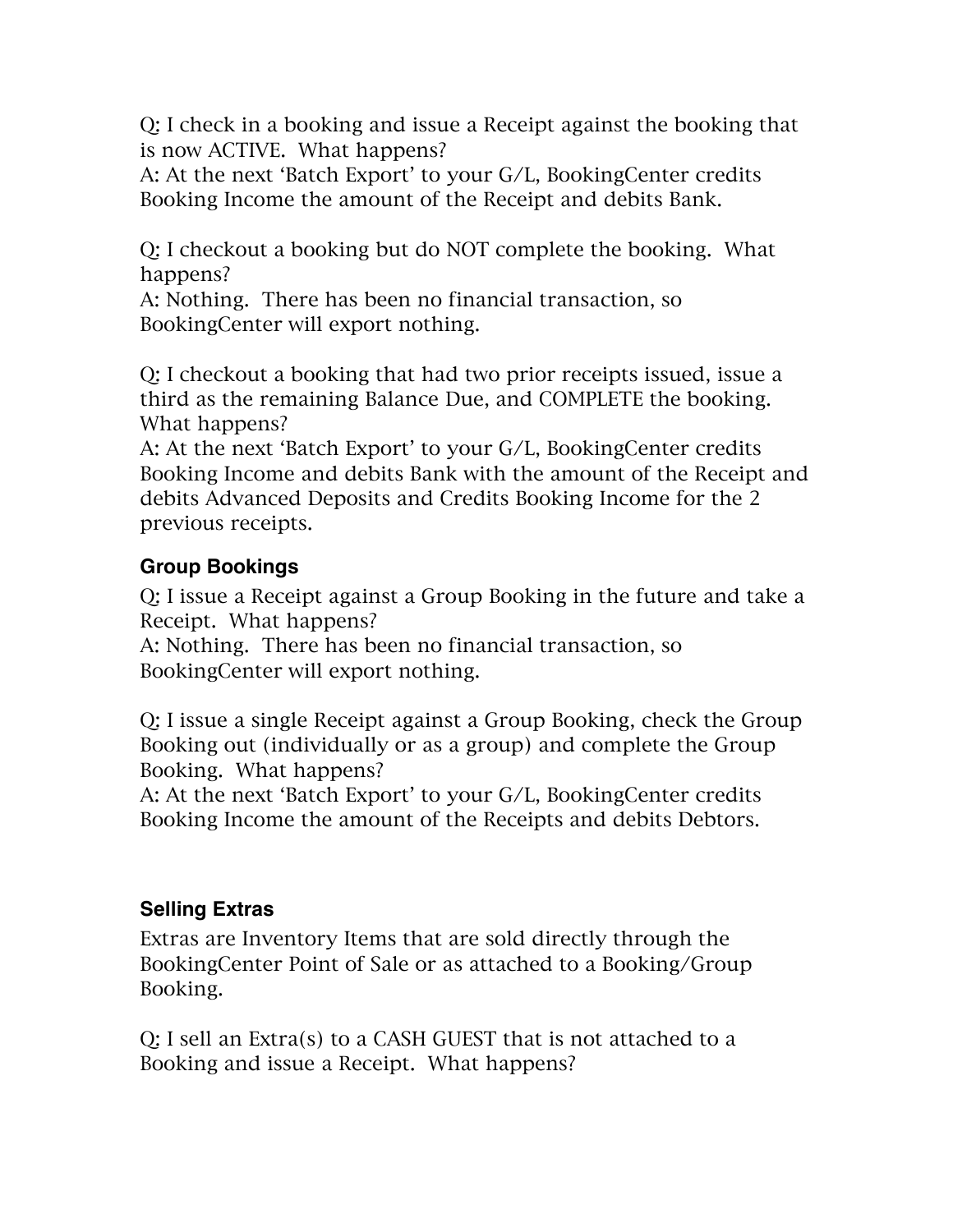A: BookingCenter posts the Receipt amount to Extras Income and debits the Bank Account

Q: I add an Extra to a Booking in the future, take a Receipt, and add the Item as an Account attached to a Booking. When I add the Extra to the Account, I use the booking's date on the 'Add Item' screen and consider the Item fulfilled when the Booking is Complete. What happens?

A: At the next 'Batch Export' to your G/L, BookingCenter credits Advanced Deposits the amount of the Receipt and debit Bank.

Q: I add an Extra to a Booking in the future, take a Receipt, and add the Item as an Account attached to a Booking. When I add the Extra to the Account, I use today's date and consider the Item fulfilled immediately. What happens?

A: At the next 'Batch Export' to your G/L, BookingCenter credits Advanced Deposits the amount of the Receipt and debit Bank.

#### **Exporting Batches**

Q: How do I export a batch of transactions?

John<br>Do<sup>G</sup>

A: When the button **Set Folder** is pressed, BookingCenter will ask where the exported files ought to be saved. The result will be shown on the screen, as below:<br>Save files to

DancinJ:Users:jefftweddale:Desktop:Demo BC PMS:Tax Exports:

This is where you will look to import the file BookingCenter creates into QuickBooks. Click 'Export' to create the file for import into QuickBooks.

Q: How do I re-export my past batch or know what my next batch number will be?

A: If you look under Parameters | Tax and Accounting, there is an area that shows 'Next Batch number' as: Next Batch Number 2. This number can not be edited, as BookingCenter automatically assigns the number to each batch. If you need to re-export a batch, you must have a record of the batch and date relating to it. We recommend having your accountant keep such records.